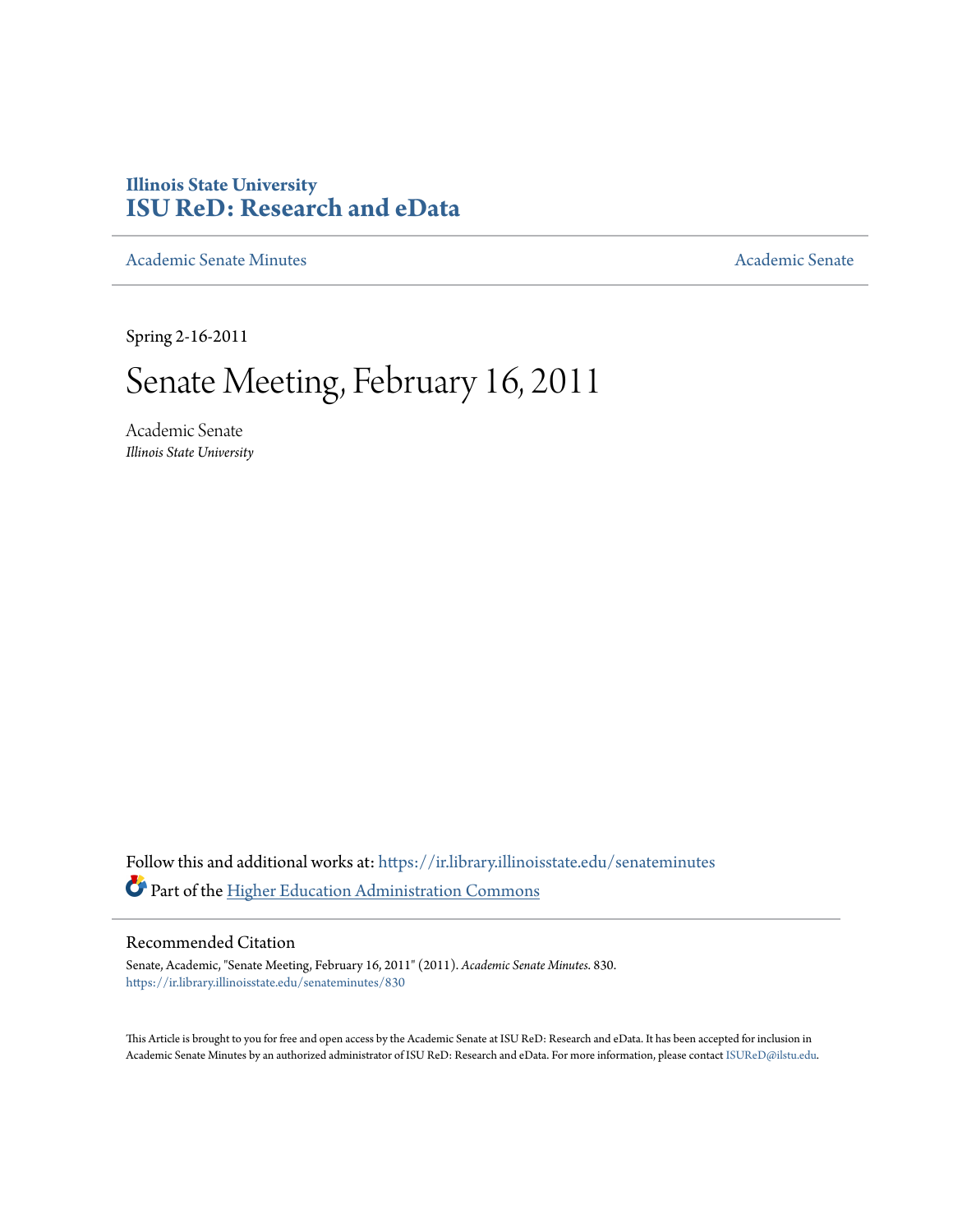## **Academic Senate Minutes Wednesday, February 16, 2011** *(Approved)*

#### *Call to Order*

Academic Senate Chairperson Dan Holland called the meeting to order.

## *Roll Call*

Academic Senate Secretary Susan Kalter called the roll and declared a quorum.

## *Approval of Minutes of January 19, 2011*

**Motion XXXXII-43:** By Senator Hoelscher, seconded by Senator Diaz, to approve the Academic Senate Minutes of January 19, 2011. The minutes were unanimously approved.

**IBHE-Faculty Advisory Committee Report (Professor Lane Crothers, IBHE-FAC Representative) Professor Crothers:** FAC has met three times since I was last here. I was not at the meeting yesterday. In the December meeting there was a discussion by some U of I representatives about something called the Garcetti case. I don't know what the status of this is or Illinois State's attention to this matter is, but at least their perception is that you can get fired for criticizing your administration. You cannot get fired if it says in your guidelines that that you cannot get fired for criticizing your administration.

The big thing about the December meeting is it is a meeting with the IBHE staff. Most of this data is out of date because we had the recently- passed tax increase. It is fair to say that the tax increase has barely dented the size of the problem. We are about as good as it's going to be for awhile, it seems to me.

In January, we had a meeting at UIC. It was more a series of presentations. Sylvia Manning, who runs the organization that ultimately accredits Illinois State, was there. I am not sure why she was invited because she told us, what everyone around this table knows, the complexity of the kinds of issues we are talking about. We also heard a briefing about some problems that are going on with the tenure process at DePaul. The advocate for a faculty person who was denied tenure there came and essentially asked us to back up the faculty person. Unfortunately, when you hear only one side of a case, it's hard to do that.

Then we heard from Jeff Mays, the Chairman of the Illinois Business Roundtable. It's a lobby group for a lot of the businesses in the State of Illinois. I would say that he did not like us very much. We expressed our distaste with him as well and that caused some tensions. The two things that I would draw your attention two: first, he did flatly refer to our pensions as immoral. They are immoral because they are better than the public sector's pensions. Along with that particular claim, he indicated, business did not agree to our pension system. This turns representative democracy on its head. It turns out you don't have to consent to everything a representative democracy does. What you require is the opportunity to participate in change if you wish. That is deeply troubling that at least in his mind the business community has the right to veto the public acts of the state. It suggests the size of the political problem that we are facing. People have decided that we are a problem and the easiest solution to solving that problem is a sledge hammer. Because some of the tensions in the group, those questions were not explored as effectively as they might have been. Yesterday's meeting, among other things, was a meeting with the IBHE, itself—the actual board members. I am told that it went very well.

**Senator Dawson:** How did the other representatives feel after listening to Mays?

**Professor Crothers:** There were two or three people who pushed back really hard. One person crossed the line and it actually muddied the waters so that you could not have a serious conversation.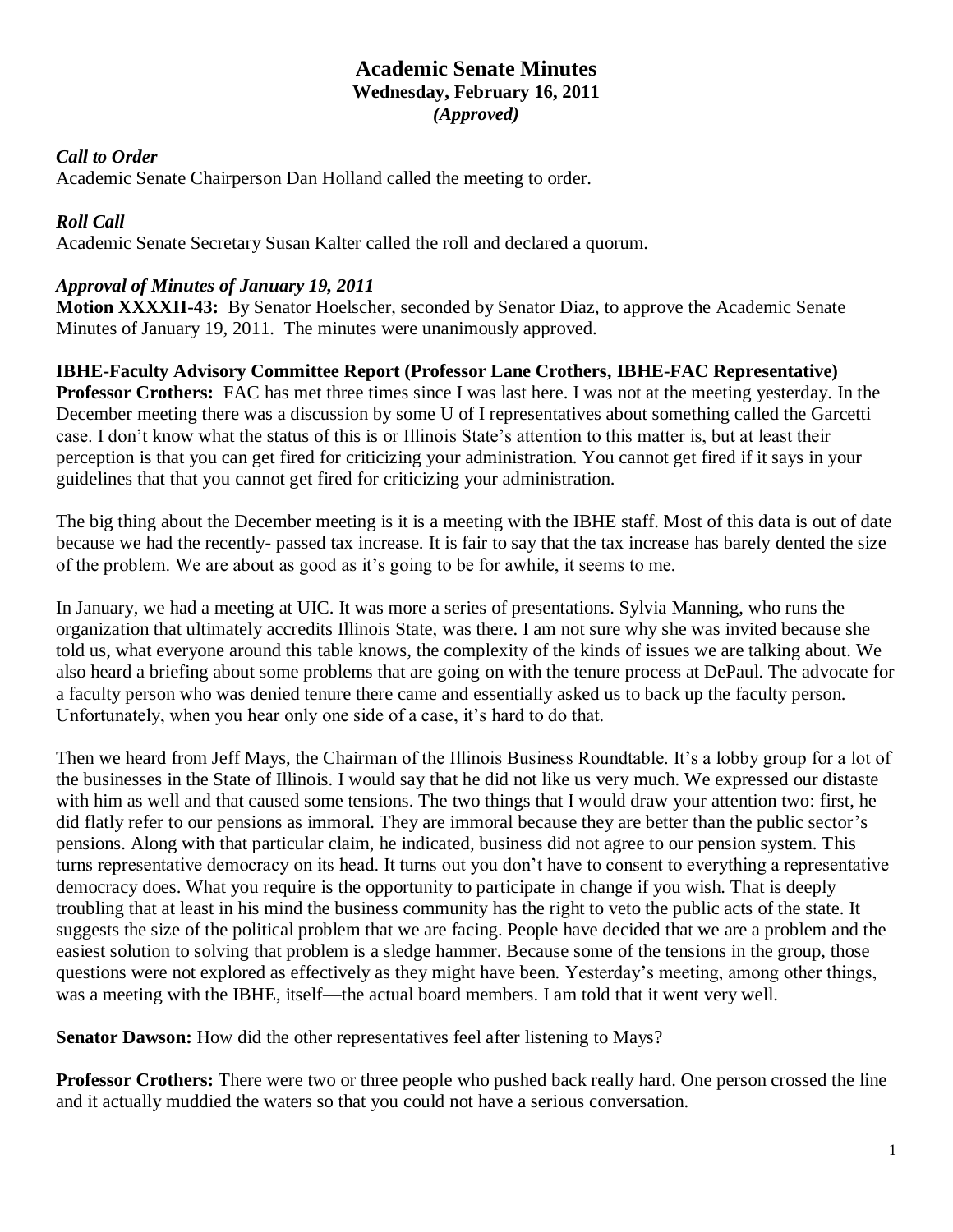**Senator Rich:** Has there been a discussion for proposals for reform originating with us, for example, eliminating our tax exemptions on pensions?

**Professor Crothers:** To my knowledge, the answer is no. This is an area in Illinois where the union voice is loudest. My body is not particularly well organized to have that conversation. The expertise varies.

**Senator Rich:** Where do you think is a good place to begin that conversation?

**Professor Crothers:** It could come out of an AAUP or some other kind of faculty organization that has some pretty significant resources.

**Senator Liechty:** I was at luncheon for the American Democracy Project and was sitting with people not connected to academia. One said, 'You're at ISU. Your pension is going to be \$150,000.' I said, 'What are you talking about?'

**Senator Crothers:** The average SURS pension is \$28,000.

**Senator Liechty:** At the very least, we need to let people know this.

**Senator Crothers:** I agree and that point was raised to Mr. Mays.

## *Chairperson's Remarks*

**Senator Holland:** Just a reminder about Founders Day tomorrow. We have gotten \$7 million of our MAP funding for the fall. We have about 20% of our overall appropriation from the state. It will work itself out. I have been told that we have enough money to operate through the end of the school year. When summer hits, we will get money from tuition.

## *Student Body President's Remarks*

**Senator Marquis:** I would like to welcome two new students to the Senate: Matt McCue and Ashley Souk. We do still have open two graduate student positions, so if you know of any graduate students who might make a great student senator, please have them email me at [studentbodypresident@ilstu.edu.](mailto:studentbodypresident@ilstu.edu) We are moving forward with our tenants union, though it is kind of shifting gears and being a little more broad. It is the Off-Campus Student Association. If you know of any students who would be interested in helping students be better represented off campus, we are continuing to work with the concerns that students face there. Student elections are coming up. We will be looking for those students to run. There are 20 senatorial positions and the executive three. If you know of any students who would make a great senator or Student Body President, please have them run. The system changed last year so that it is much more of an equality-based election system. Each senator is elected individually instead of on a slate. We are starting to receive MAPP grant funding, but there is a need for more funding for that program and we will continue to lobby for it.

## *Administrators' Remarks*

- *President Al Bowman - Absent*
- *Provost Sheri Everts - Absent*
- *Vice President of Student Affairs Steve Adams -Absent*
- *Vice President of Finance and Planning Dan Layzell - Absent*

## *Academic Affairs Committee:*

**Senator Woith:** We reviewed the UCC Annual Report and the Statement of Diversity in Educational Programs, as well as the related Academic Senate Sense of the Senate Resolution. All of those were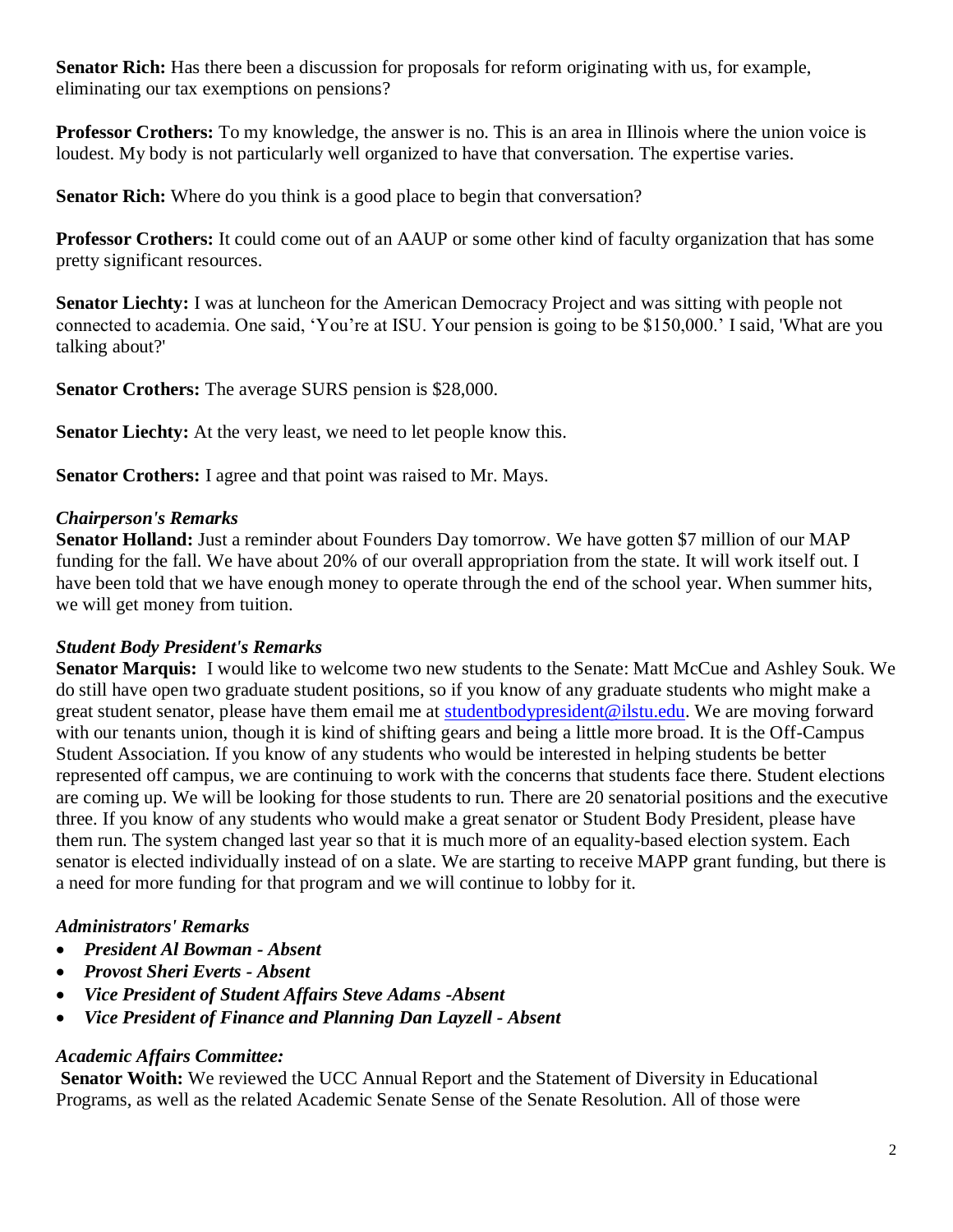informational items. We also looked at the Withdrawal Policy, which we have approved and will be moving on to the Executive Committee.

## *Administrative Affairs and Budget Committee:*

**Senator Kalter:** We spent the first part of the meeting in executive session working on the Presidential Commentary. We also finalized our recommendations for the Academic Impact Fund which will be going to Exec tomorrow morning. Also, the Administrator Evaluation Policy is on five-year review and is on the agenda as an Action Item (from the Rules Committee). We have finalized our recommendations there and will also be sending those to Exec. We noticed while revising that policy that there were some other policies, which were the Dean and Chairperson Responsibilities Policies, that were not working in sync with it, so we are going to send those forward.

## *Faculty Affairs Committee:*

**Senator Wedwick:** We discussed the Best Practices document for recruitment and hiring procedures and we also reordered our agenda items.

#### *Planning and Finance Committee:*

**Senator Van der Laan:** This evening we met with Associate Vice President for IT Mark Walbert and with Vice President Andrea Bollinger of Administrative Technologies to talk about IT and technology at ISU in the future and what needs they have from our committee and what recommendations we might be able to make in the future.

## *Rules Committee:*

**Senator Bailey:** We clarified one question on the AFEGC Policy, which is on the agenda tonight as an Action Item. We also discussed a request from the Provost's Office for additional members for the Academic Planning Committee for 2011-12. That will be sent forward as an Information Item next time. We discussed the procedure for determining External Senate Committees and approved that within our committee. We discussed two new policies. One was based on the old naming policy. This is a new University Naming Policy and also a new Endowed Chair Policy. Those will be sent forward to the Executive Committee.

#### *Action Items:*

#### *01.12.11.01 Administrator Evaluation Policy – Revised to Include VP Commentary Survey Information (Rules Committee) (Distributed in 1/19/11 Packets)*

**Motion XXXXII-44:** By Senator Bailey to approve the policy. The policy was unanimously approved.

#### *01.05.11.01 Blue Book Revisions for VP Commentary Survey (Rules Committee) (Distributed in 1/19/11 Packets)*

**Motion XXXXII-45:** By Senator Bailey to approve the Blue Book revisions. The revisions were unanimously approved.

## *12.17.10.02 Student Services Programs Policy Deletion (Rules Committee) (Distributed in 1/19/11 Packets)*

**Motion XXXXII-46:** By Senator Bailey to approve the deletion of the Student Services Programs Policy.

**Senator Holland:** I think the reason for this is that this is an organization that hasn't met in how long?

**Senator Marquis:** This is an organization that kind of already exists.

**Senator Holland:** I know there were some questions about it last time. Have those been resolved?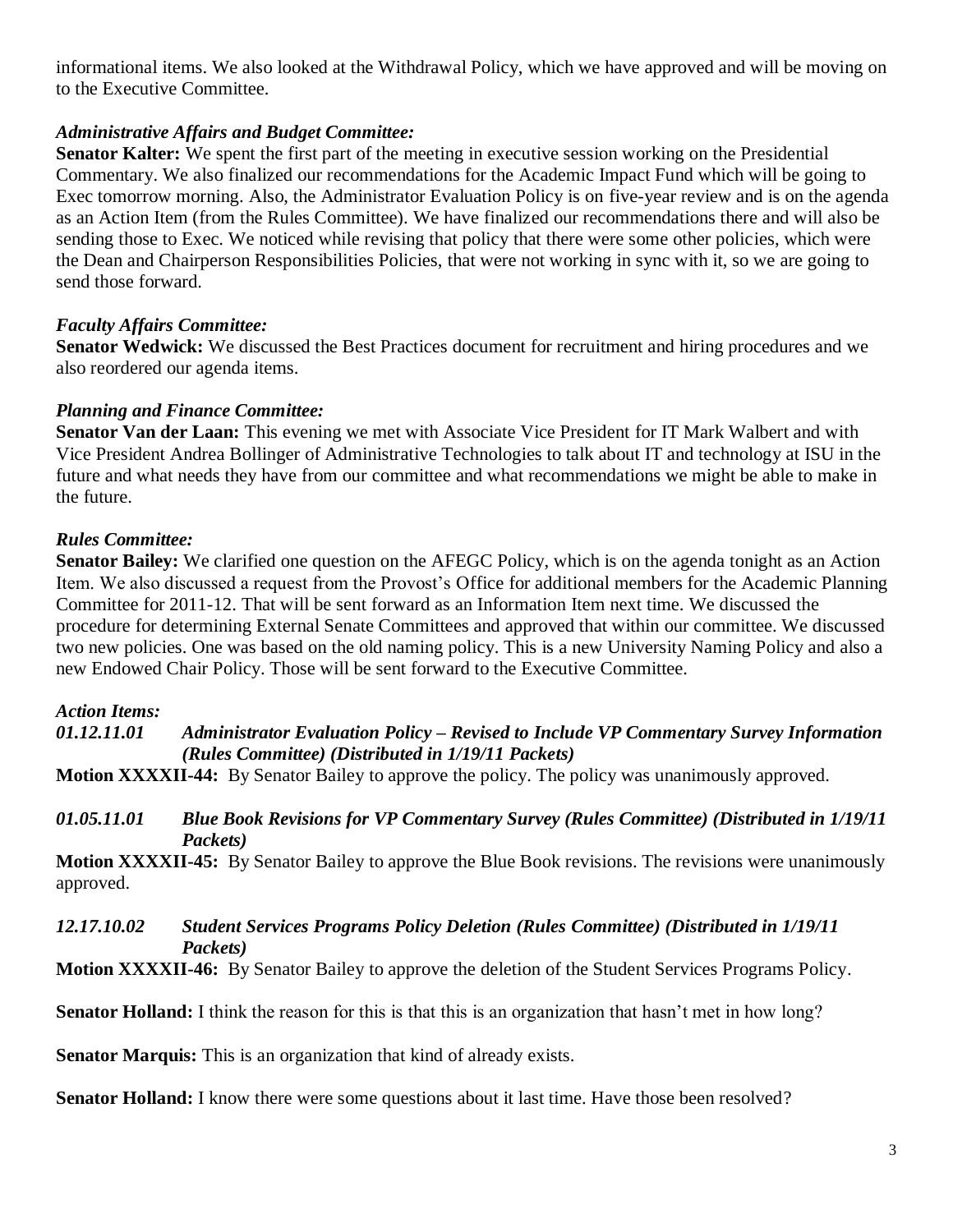**Senator Kalter:** The question was, in the absence of a policy, how would we know that an organization would continue to exist.

**Senator Bailey:** Associate Vice President Brent Paterson has agreed to join us tonight to answer any questions.

**Associate Vice President Paterson:** It was last revised in 1971 and it was prior to the establishment of the Association of Residence Halls (ARH), which is the governing organization within the residence halls system. The question being would the policy change anything with ARH? No, that body came into place afterwards. It's our best guess to some extent this policy was put into place to help facilitate the founding of ARH. ARH is very involved and this policy doesn't affect it one way or the other.

**Senator Holland:** So there are separate policies somewhere aside from this which govern how ARH runs?

**Dr. Paterson:** How it exists now is as a Recognized Student Organization and through its constitution.

**Senator Horst:** Are there plans to create another policy.

**Senator Marquis:** What we will probably end up doing is make it similar to the Student Government Association and how it achieves its authority on campus. It is a policy-based decision. We have the Memorandum of Understanding with the President of the University that makes SGA the official voice of students. The ARH would have a Memorandum of Understanding with the Vice President of Student Affairs saying that they would be the official voice of residence hall students and representing them in collaboration with the Student Government Association.

The policy deletion was unanimously approved.

## *12.16.10.01 Academic Freedom Ethics and Grievance Committee Blue Book Revisions – Inclusion of NTT (Rules Committee) (Distributed in 1/19/11 Packets)*

**Motion XXXXII-47:** By Senator Bailey to approve the AFEGC revisions to the Blue Book. The revisions were unanimously approved.

## *01.12.11.02 Academic Freedom Ethics and Grievance Policy Revisions – Inclusion of NTT (Rules Committee) (Distributed in 1/19/11 Packets)*

**Motion XXXXII-48:** By Senator Bailey to approve the revisions to the policy. The revisions were unanimously approved.

# *Information Items:*

# *01.20.11.01 Ombudsperson Policy and Procedures (Faculty Affairs Committee)*

**Senator Wedwick:** Previously, there was a trial period of a faculty ombudsperson, but that person was only available to the College of Arts and Sciences. After a few years, it was decided that having a faculty ombudsperson actually cut down on the number of cases that went to the grievance committee. The purpose of these documents was to formalize having this faculty ombudsperson council. In the packet of materials that you have, there were four documents that were created by the committee: the proposed policy, procedures, the code of ethics and the standards of practice. Each of those documents gets a little bit more detailed about how this council will work. This is just for faculty. For other employee groups on campus, there would still be what we are calling an at-large ombudsperson.

**Senator Kalter:** On page 2 of procedures, four paragraphs down, the second sentence right now reads "nominees will be affirmed by a vote of the Faculty Caucus." I thought that it might be helpful to put in nominees will be affirmed "or vetoed" to make it clear that we do have the power to reject someone who is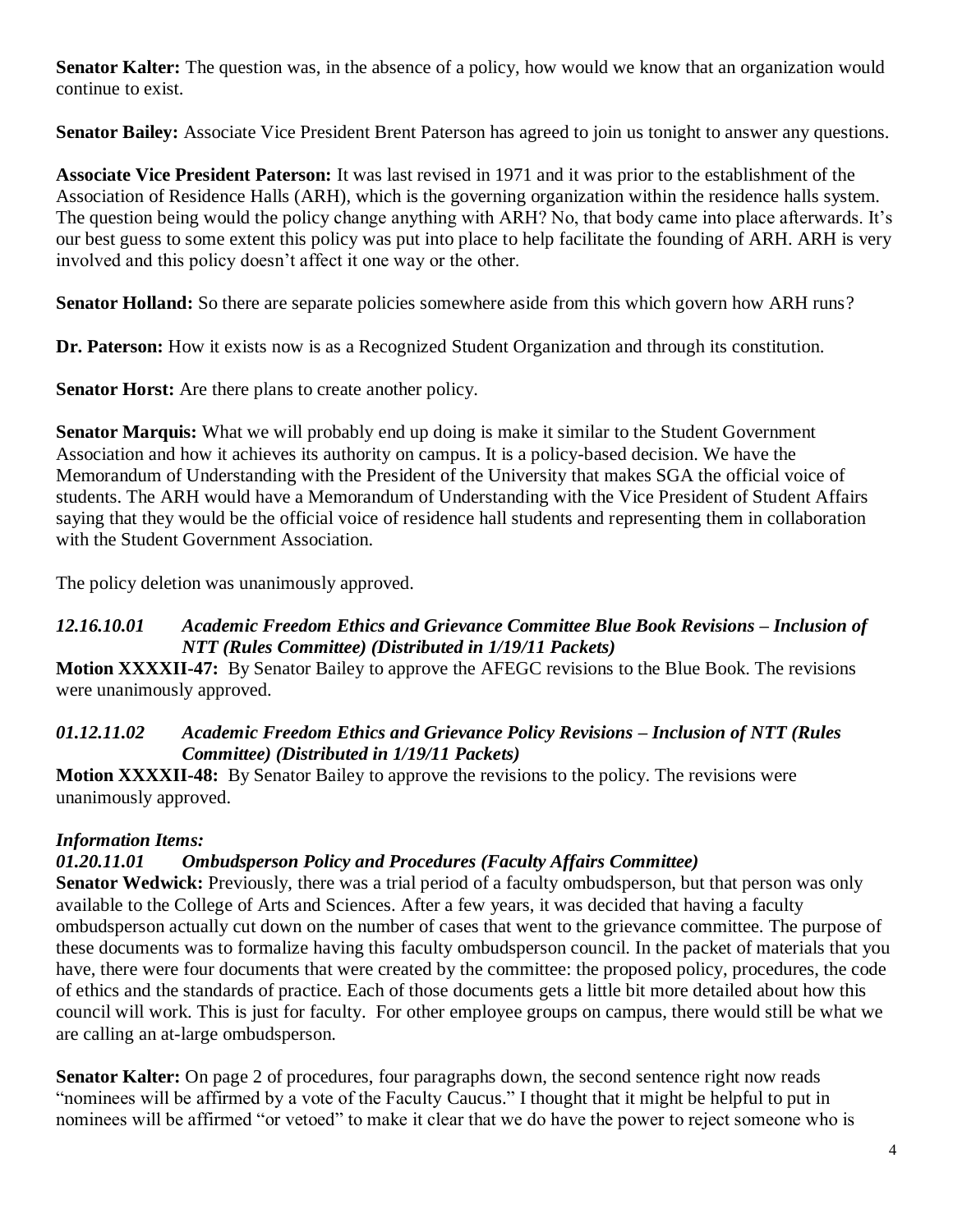nominated. I think I found a slight discrepancy in terms of the reporting. In the policy, it reads, "The Provost, in consultation with the Academic Senate, will establish processes for the selection, operations and oversight and will provide an annual report to the Faculty Affairs Committee." In that sentence, the Provost's Office is providing a report to the Faculty Affairs Committee, but if you turn to page 3, it reads, "The Ombudsperson Council will submit a report to the Faculty Affairs Committee and then provide the Provost with a copy of that report.

**Senator Wedwick:** I think you are right. As that reads, it does contradict, but we would prefer that the Ombudsperson Council report to Faculty Affairs and then they could also report to the Provost's Office.

Senator Kalter: Since the Provost's Office already has a representative on that committee, they would effectively be doing so, right?

**Senator Wedwick:** I suppose it could work that way. We had better check with the Provost on that.

**Senator Dawson:** I believe that Al Azinger currently serves in the role of ombudsperson. If we have the council of three, each of them will serve as ombudsperson for particular situations and how is that done? In regard to NTTs and negotiated contracts, where at this time, Al would be sitting across the table during negotiations, how is that accommodated?

**Senator Wedwick:** The purpose of having the three members of the council was to have more access for faculty in other colleges. As it stood before, only the College of Arts and Sciences had access to that person. While we would like to have an ombudsperson representing each college, that's just not feasible. We also wanted to make sure if there was a conflict in one college…so if a faculty member had an issue in the College of Education, they would have some other faculty ombudsperson to go to in another college. This policy would be for tenure/tenure-track faculty members, not non-tenure track faculty members because of the at-large ombudsperson that's available and you have that person available to you right now so that would still be the case.

**Senator Dawson:** Are you saying that there is currently and would continue to be an at-large person not associated with the council? I'm not sure I'm following the delineation with the tenure/tenure-track issues versus the question I had about NTTs. If the at-large person is the only one that an NTT could go to with a faculty concern, how can we be assured that there isn't a built-in conflict of interest, especially if that NTT were a covered employee under negotiated contract?

**Senator Holland:** Is it really that the NTTs do not use the faculty ones?

**Senator Wedwick:** I don't think it's specified in the document.

**Senator Dawson:** I haven't seen anything exclusionary and would argue that they are faculty, too.

**Associate Vice President Chuck McGuire:** I think part of Senator Dawson's question is answered in the proposed policy under A, because it says, "ombudspersons have the authority to act as designated neutrals and impartial dispute resolution practitioners who will provide informal assistance to the university community regarding faculty issues. That's broader than with individual faculty members. While I'm here, the policy would be what the Senate would vote on, as I understand it. The procedures and code of ethics are recommendations. Am I reading that right that that would be the way we initially begin this and then we will test it out?

**Senator Wedwick:** Yes, the policy would need to be established. The procedures would be a way we could get it up and running, but then the Faculty Affairs Committee would continue to revisit it and adjust as needed.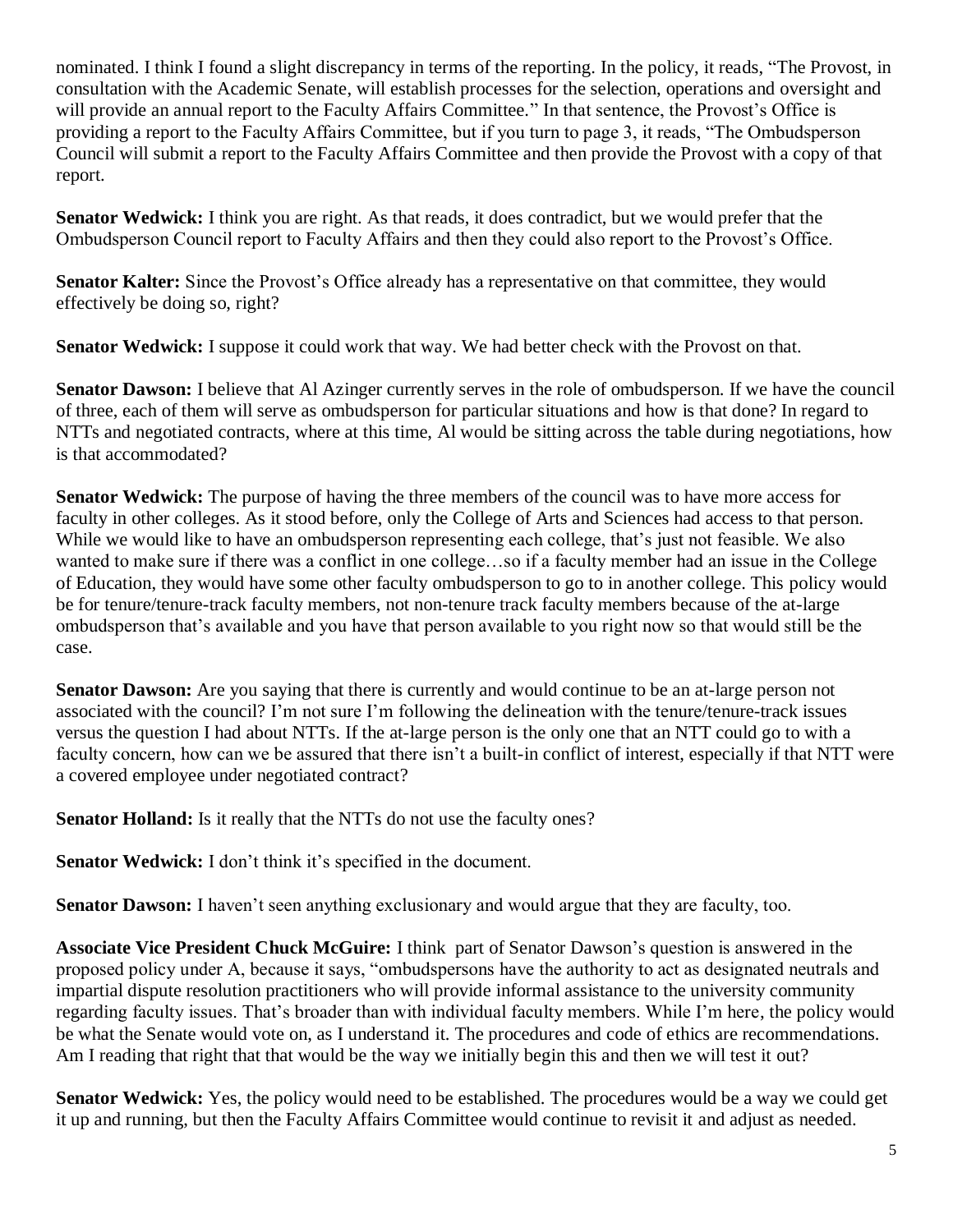**Dr. McGuire:** In Exec, I know that there was some discussion about the first sentence (of the policy). If I might suggest, we simply (strike) "Proposed Policy 3.2.12" and just call it Ombudsperson Policy and leave that first sentence off. That way we eliminate the issue about formation.

**Senator Kalter:** I am not seeing how A of the proposed policy resolves the conflict of interest issue. What I'm hearing you say is that sometimes the person who is the ombudsperson is also the person negotiating the NTT contract. That's an inherent conflict of interest position so we would want to have an ombudsperson who is not involved in those negotiations. I will add one that's on the tenure-track side, where you have a situation where you have an employee who is having penalties applied through the HR Department, but the head of HR is the ombudsperson. So then they have nobody to go to because their administration maybe has already talked to that ombudsperson in that person's role as Director of HR. I think that the formation of this council solves that problem. I am wondering whether it solves Marie's problem and can we clarify is this definitely for both tenuretrack and non-tenure track faculty.

**Senator Holland:** The way I am reading it, it doesn't exclude NTTs.

**Senator Kalter:** It said faculty and it's not ASPT kind of faculty, which is defined in the ASPT book, but faculty meaning tenure-track and non-tenure track.

**Dr. McGuire:** I think that was the intention of the policy and beyond that, often there are disputes between faculty and administrators, faculty and civil service…as long as there is a faculty issue involved, I believe that was the intent.

**Senator Kalter:** So Senator Dawson, does the existence of that applying to both tenure-track and non-tenure track faculty take care of your concern?

**Senator Dawson:** As long as there was a person that was available that did not have a direct conflict of interest because of the negotiated contract. If this council were three, if there was some device to insure that there was someone neutral and available for faculty issues that covered NTTs might have. That is my biggest concern. Non-covered NTTs are not really at issue.

**Dr. McGuire:** As negotiated employees, there is already a grievance process in place that would probably cover 95% of the issues. The Standards of Practice also talks about neutrality, confidentiality, unaligned with any formal or informal associations within the organization.

**Senator Cedeño:** I think the intention of the document was that the ombudsperson council will be an informal procedure and open to any faculty. We never discussed differentiation between NTTs and tenure-track. It's for every faculty that has an issue and wants to go through an informal channel before getting into a grievance process.

## *01.26.11.01 Mennonite College of Nursing Bylaws-Revised (Rules Committee)*

**Senator Bailey:** I have a summary of the highlights (of the revisions). They have reorganized the document to delete redundancy and improve functionality. They have updated titles throughout the document. They have changed "purposes, powers and duties" to "preamble and purposes". That is alignment with other departments' bylaws. They have added joint appointment language that makes it consistent with their ASPT policies. They have changed their committee memberships and added language to re-elect students from spring and fall cohorts, while in the past it has been just spring or fall. They have updated elections to allow for electronic voting. They added a student petition section. Again, that was consistent with bylaws in other colleges to give students more of a voice. They split their pre-licensure committee and the duties thereof. I wanted to thank the